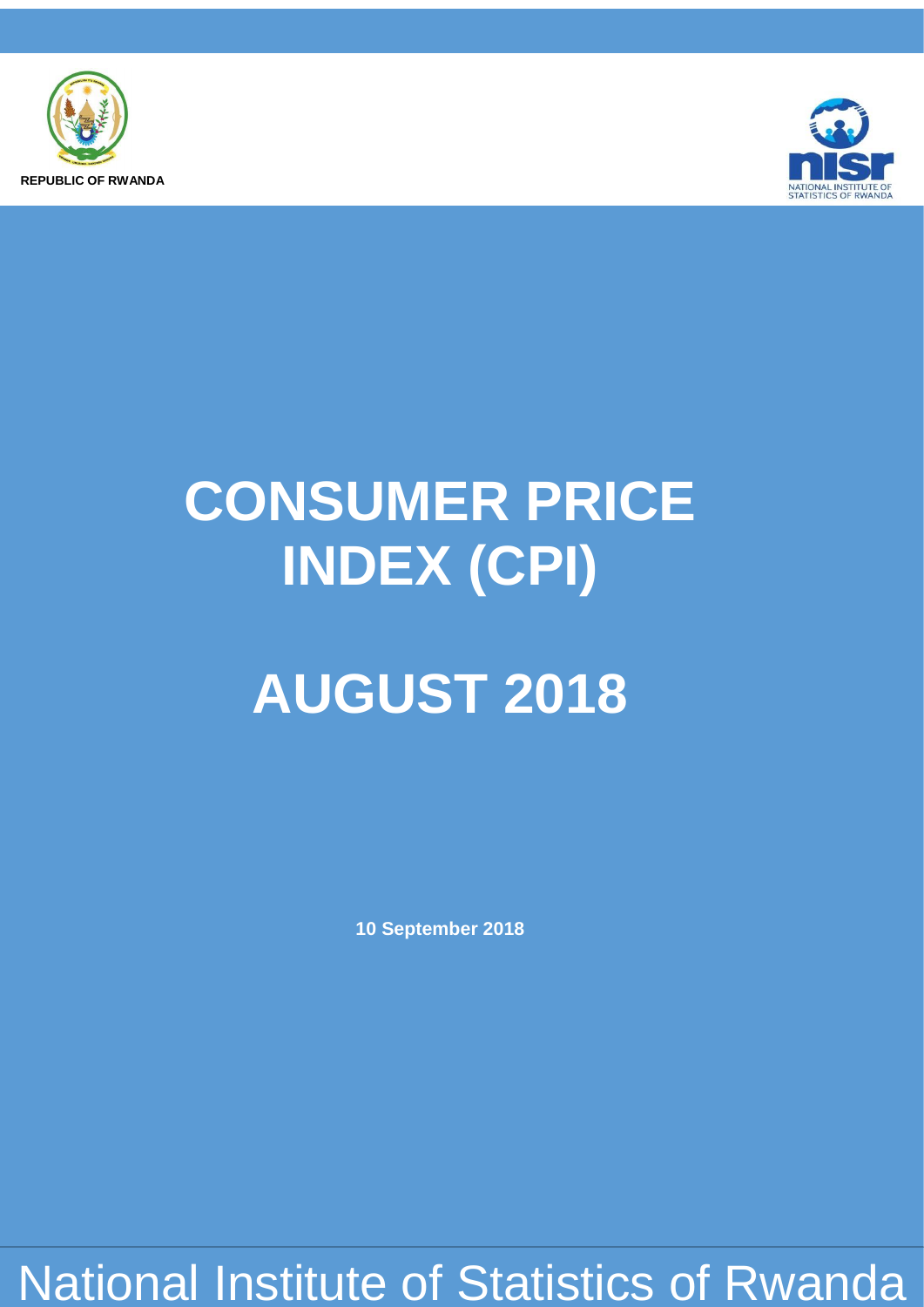#### **1. Summary**

This is the monthly publication of the Consumer Price Index (CPI) for the month of August 2018. The Urban CPI will be the focus of the publication as it is the headline index for monetary policy purposes.

## **1.1. Urban Index**

The Urban CPI increased by 2.1 percent on annual basis and increased by 0.4 percent on monthly basis. The annual average rate between August 2018 and August 2017 was 2.1 percent.

#### **1.2. Rural Index**

The Rural CPI decreased by 0.6 percent on annual basis and increased by 0.6 percent on monthly basis.

### **1.3. Overall Rwanda Index**

The Rwanda CPI increased by 0.6 percent on annual basis and increased by 0.5 percent on monthly basis.

| TABLE 1: Consumer Price Index, Urban and Rural |                                                         |      |      |        |        |        |        |        |        |      |        |        |        |
|------------------------------------------------|---------------------------------------------------------|------|------|--------|--------|--------|--------|--------|--------|------|--------|--------|--------|
|                                                | percentage change on the same period 12 months earlier: |      |      |        |        |        |        |        |        |      |        |        |        |
|                                                | 2017                                                    |      |      |        |        | 2018   |        |        |        |      |        |        |        |
|                                                | Aug.                                                    | Sep. | Oct. | Nov.   | Dec.   | Jan.   | Feb.   | Mar.   | Apr.   | May. | Jun.   | Jul.   | Aug.   |
| Urban CPI Annual change                        | 3.2                                                     | 3.8  | 3.6  | 2.2    | 0.7    | 1.3    | 0.7    | 0.9    | 1.7    | 3.0  | 2.9    | 2.0    | 2.1    |
| Rural CPI Annual change                        | 9.4                                                     | 8.9  | 6.3  | 1.0    | $-1.0$ | $-0.9$ | $-2.7$ | $-2.9$ | $-1.3$ | 0.9  | 0.4    | $-0.3$ | $-0.6$ |
| Rwanda CPI Annual change                       | 7.2                                                     | 7.1  | 5.3  | 1.6    | $-0.2$ | 0.1    | $-1.3$ | $-1.4$ | $-0.1$ | 1.8  | 1.4    | 0.6    | 0.6    |
| Urban CPI Monthly change                       | 0.2                                                     | 1.1  | 1.2  | $-1.2$ | $-1.2$ | 0.2    | 0.6    | 0.7    | 1.3    | 1.1  | $-0.9$ | $-1.0$ | 0.4    |
| <b>Rural CPI Monthly change</b>                | 0.9                                                     | 1.9  | 1.5  | $-4.3$ | $-2.5$ | $-0.2$ | 0.5    | 1.3    | 2.4    | 0.8  | $-1.7$ | $-0.6$ | 0.6    |
| Rwanda CPI Monthly change                      | 0.6                                                     | 1.5  | 1.4  | $-3.0$ | $-1.9$ | 0.0    | 0.5    | 1.1    | 1.9    | 0.9  | $-1.4$ | $-0.8$ | 0.5    |
| Source: NISR                                   |                                                         |      |      |        |        |        |        |        |        |      |        |        |        |

#### **2. Urban Consumer Price Index**

The Urban Consumer Price Index is calculated based on approximately 1622 products in twelve urban centres of Rwanda. The table below shows the monthly and annual changes in August 2018 for the main categories of the urban index.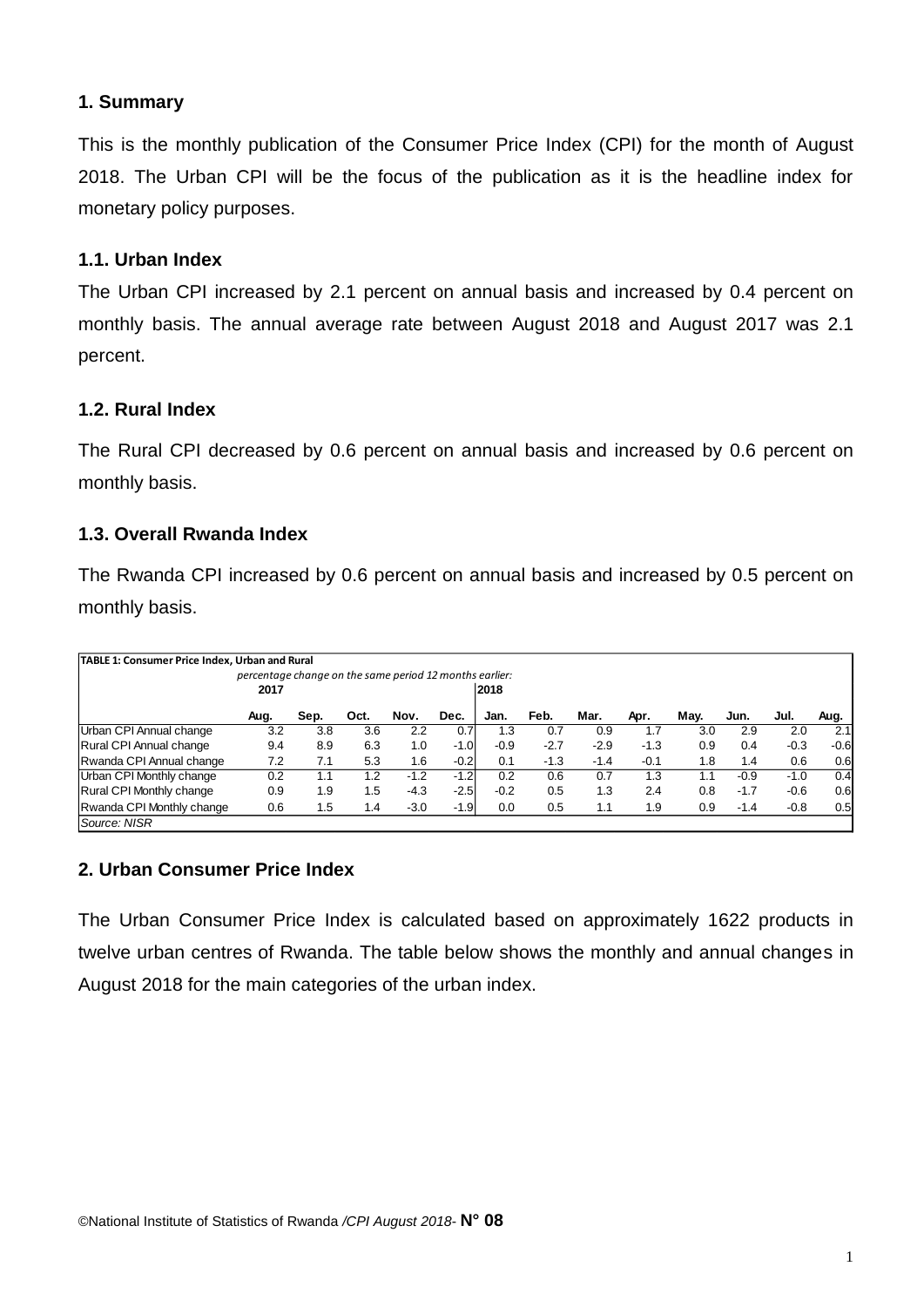|        |                                                                   |         | Percentage change in Aug. 2018 |              |  |
|--------|-------------------------------------------------------------------|---------|--------------------------------|--------------|--|
| Code   | Categories                                                        | Weights | on Jul. 2018                   | on Aug. 2017 |  |
|        | <b>GENERAL INDEX</b>                                              | 100%    | 0.4%                           | 2.1%         |  |
| 01     | Food and non-alcoholic beverages                                  | 27%     | 0.9%                           | $-0.8%$      |  |
| 01.1.1 | Bread and cereals                                                 | 5%      | $-0.4%$                        | $-1.0%$      |  |
| 01.1.2 | Meat                                                              | 2%      | 1.8%                           | 3.9%         |  |
| 01.1.4 | Milk cheese and eggs                                              | 1%      | 2.0%                           | 6.2%         |  |
| 01.1.7 | Vegetables                                                        | 9%      | 2.5%                           | $-0.8%$      |  |
| 01.2   | Non-alcoholic beverages                                           | 1%      | 0.0%                           | 3.2%         |  |
| 02     | Alcoholic beverages tobacco and narcotics                         | 5%      | 0.0%                           | 2.5%         |  |
| 03     | Clothing and footwear                                             | 5%      | $-0.1%$                        | 1.9%         |  |
| 04     | Housing water, electricity, gas and other fuels                   | 21%     | 0.2%                           | 3.7%         |  |
| 05     | Furnishings household equipment and routine household maintenance | 4%      | 0.2%                           | 2.4%         |  |
| 06     | Health                                                            | 1%      | 0.0%                           | 0.2%         |  |
| 07     | Transport                                                         | 12%     | 0.6%                           | 10.4%        |  |
| 08     | Communication                                                     | 3%      | 0.0%                           | $-0.2%$      |  |
| 09     | Recreation and culture                                            | 3%      | $-0.3%$                        | 2.1%         |  |
| 10     | Education                                                         | 3%      | 0.0%                           | 2.0%         |  |
| 11     | Restaurants and hotels                                            | 9%      | 0.5%                           | $-0.9%$      |  |
| 12     | Miscellaneous goods and services                                  | 6%      | 0.1%                           | 1.7%         |  |

The Urban CPI increased by 2.1 percent in August 2018 compared to the same month of the previous year. This was mainly due to the rising prices of 'Housing, water, electricity, gas and other fuels' 3.7 percent and Transport 10.4 percent.

The monthly CPI increased by 0.4 percent in August 2018. This is mainly due to 'Food and non-alcoholic beverages' and 'Transport' increased by 0.9 percent, and 0.6 percent respectively.

The underlying inflation rate (excluding fresh food and energy) remain constant compared to July 2018 and increased by 1.6 percent when compared to August 2017 (See Table 4).

The annual average inflation rate between August 2018 and August 2017 is 2.1 percent. The annual average underlying inflation rate is 2.0 percent.

| TABLE 3: Consumer Price Index (Urban only): Core and General, annual percentage change (evolution over 12 months) | percentage change on the same period 12 months earlier: |      |      |      |                  |      |      |      |      |      |      |      |      |
|-------------------------------------------------------------------------------------------------------------------|---------------------------------------------------------|------|------|------|------------------|------|------|------|------|------|------|------|------|
|                                                                                                                   | 2017                                                    |      |      |      |                  | 2018 |      |      |      |      |      |      |      |
|                                                                                                                   | Aug.                                                    | Sep. | Oct. | Nov. | Dec.             | Jan. | Feb. | Mar. | Apr. | Mav. | Jun. | Jul. | Aug. |
| General index                                                                                                     | 6.3                                                     | 6.1  | 5.8  | 5.4  | 4.81             | 4.3  | 3.7  | 3.2  | 2.7  | 2.4  | 2.3  | 2.2  | 2.11 |
| Core / Underlying index                                                                                           | 4.8                                                     | 4.6  | 4.4  | 4.2  | 3.9 <sup>°</sup> | 3.6  | 3.3  | 3.0  | 2.7  | 2.5  | 2.3  | 2.1  | 2.0  |
| Source: NISR                                                                                                      |                                                         |      |      |      |                  |      |      |      |      |      |      |      |      |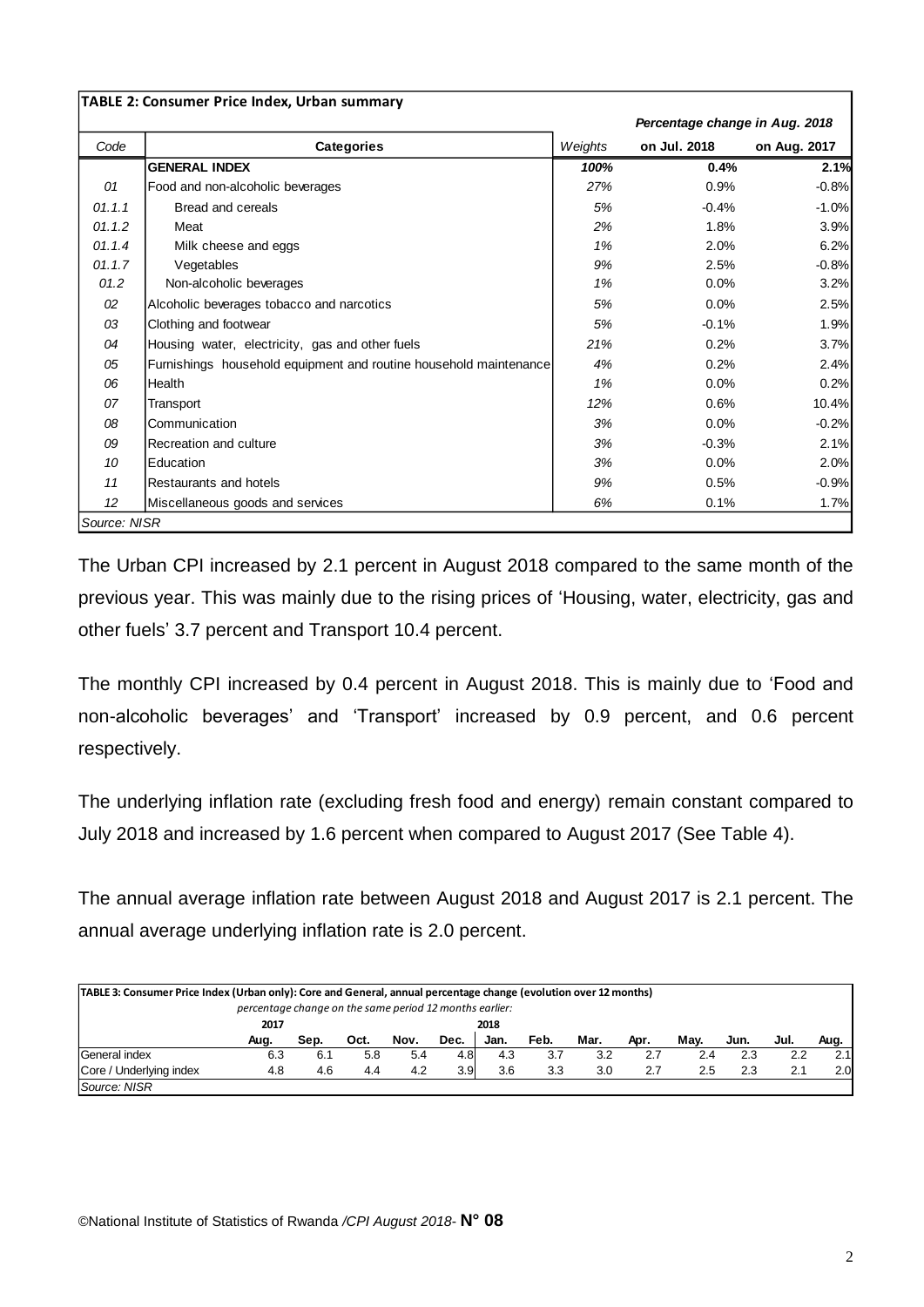

#### **Figure 1: Annual changes in urban CPI (May 2012 – August 2018)**

#### **3. Other selected urban indices**

In this section, we present five selected urban indices - the local goods index, the imported goods index, the fresh products index, the energy index and the core index.

On annual basis, the local goods index increased by 1.3 percent, the imported goods index increased by 4.9 percent, the fresh products index increased by 1.2 percent, the energy index increased by 11.4 percent and the core index or the general index excluding fresh products and energy increased by 1.6 percent.

On a monthly basis, the local goods index increased by 0.5 percent; the imported goods index increased by 0.2 percent, the fresh products index increased by 2.2 percent, the energy index increased by 0.2 percent and the core index remain constant.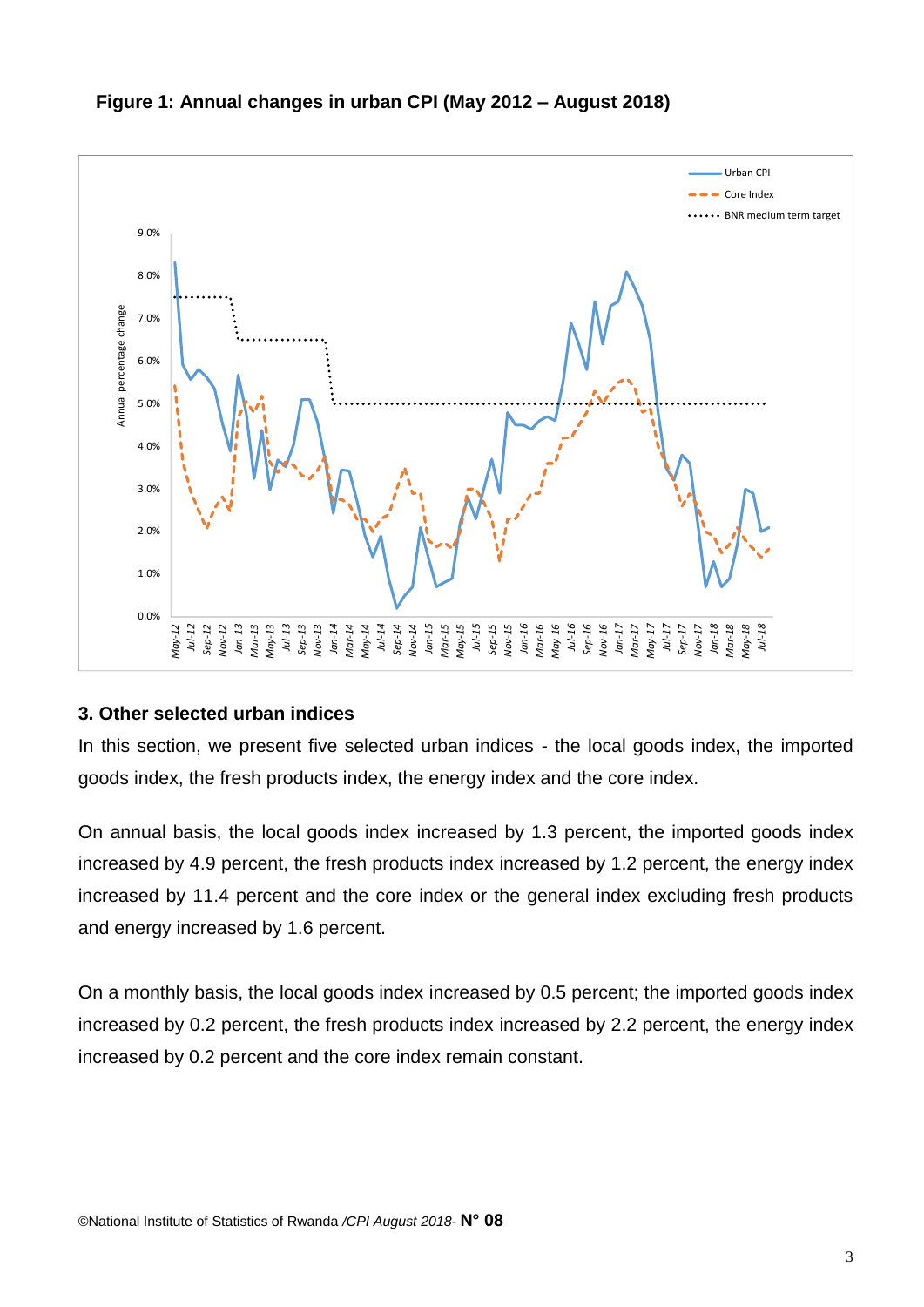| TABLE 4: Consumer Price Index (Urban only), Core & other               |         |                                |              |
|------------------------------------------------------------------------|---------|--------------------------------|--------------|
|                                                                        |         | Percentage change in Aug. 2018 |              |
| <b>Categories</b>                                                      | Weights | on Jul. 2018                   | on Aug. 2017 |
| <b>GENERAL INDEX</b>                                                   | 100%    | 0.4%                           | 2.1%         |
| <b>Local Goods Index</b>                                               | 77%     | 0.5%                           | 1.3%         |
| Food and non-alcoholic beverages                                       | 21%     | 0.9%                           | $-1.8%$      |
| Housing, water, electricity, gas and other fuels                       | 21%     | 0.2%                           | 3.7%         |
| Transport                                                              | 6%      | 1.1%                           | 9.2%         |
| <b>Imported Goods Index</b>                                            | 23%     | 0.2%                           | 4.9%         |
| Food and non-alcoholic beverages                                       | 7%      | 0.8%                           | 2.4%         |
| Furnishing, household equipment                                        | 2%      | 0.0%                           | 1.6%         |
| Transport                                                              | 6%      | 0.2%                           | 11.6%        |
| Fresh Products index <sup>1</sup>                                      | 16%     | 2.2%                           | 1.2%         |
| <b>Energy index</b>                                                    | 7%      | 0.2%                           | 11.4%        |
| General Index excluding fresh Products and energy <sup>2</sup>         | 77%     | 0.0%                           | 1.6%         |
| Source: NISR                                                           |         |                                |              |
| (1) Fresh products are food products w hich have seasonal fluctuations |         |                                |              |
| (2) Proxy for underlying inflation                                     |         |                                |              |

#### **4. Methodological notice**

The Consumer Price Index (CPI) is a measure of the average change over time of goods and services purchased by households. The CPI uses a Modified Laspeyres formula to calculate the index. The reference population for the CPI consists of all households, urban and rural in Rwanda.

The household basket includes 1,622 products sold in many places spread all over the country. A variety of places of observation are selected: shops, markets, hospitals, schools etc. More than 29,482 prices in urban areas and 10,744 in rural areas are collected every month.

The weights used for the index are from the result of the Household Living Conditions Survey (EICV4) conducted in 2013-2014 with a sample of 14,419 households.

Each month, NISR publishes the All Rwanda index, All Urban index and All Rural index. The Urban CPI is considered as the headline index for monetary policy purposes. In addition, select detailed item indices are published for items judged to be important or experiencing extreme price movement.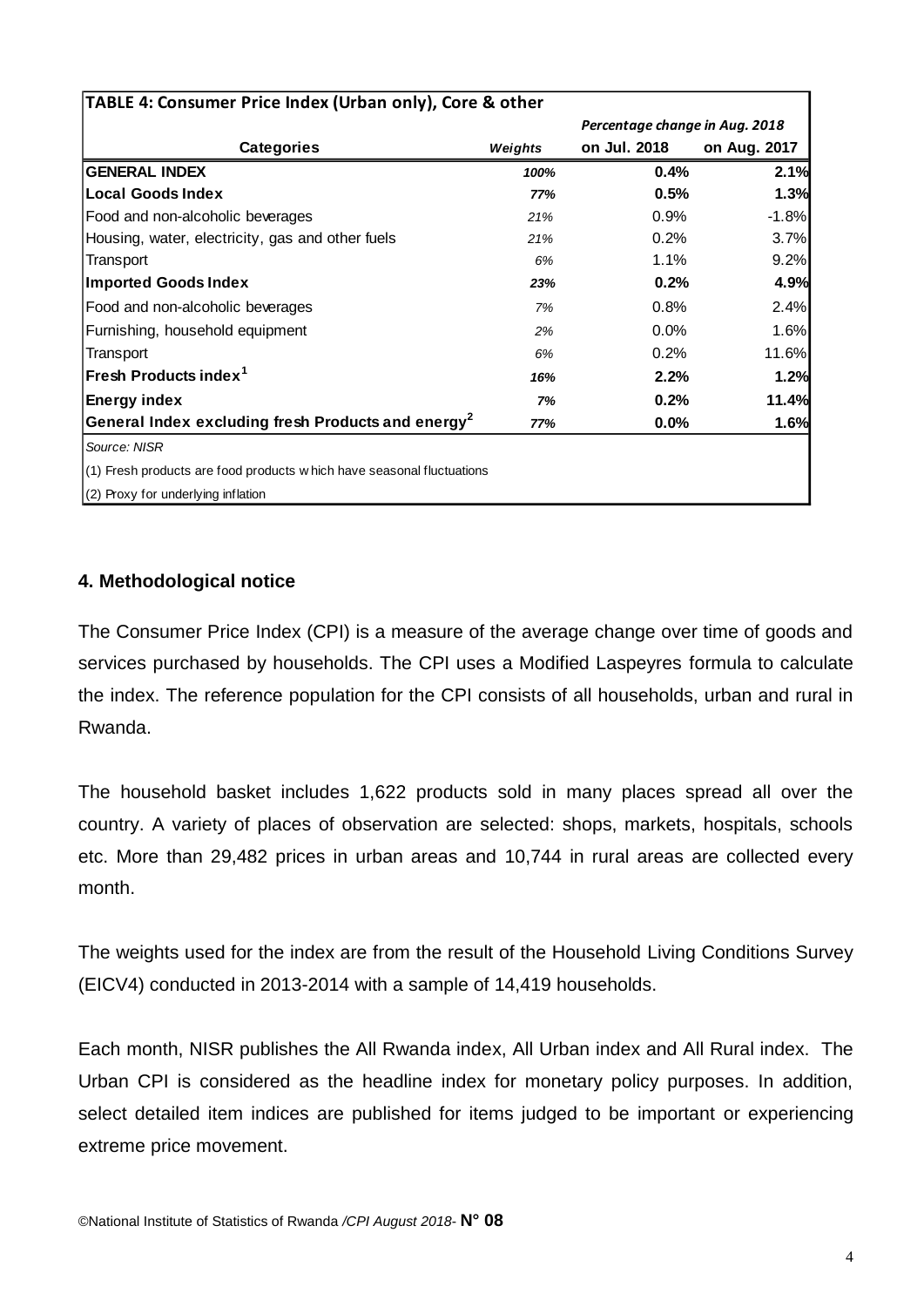#### **Main terms used in Rwandan CPI**

**General index**: The highest level of aggregation of a CPI which covers all the items within the scope of the CPI

**Core (underlying) inflation**: A type of CPI which shows the underlying trend in inflation by excluding those movements which arise from transient factors such as seasonality or other short term price volatility

**Index reference period (Feb 2014=100):** The period with which all other periods are compared (the period for which the value of the CPI is set at 100).

**Monthly inflation**: Compare the current index number compared with the index number of the previous month

**Annual inflation:** Compare the index number for a particular month with the index number for the same month of the previous year

**Annual average inflation:** Compare the average of all the monthly indices in a particular year with the corresponding average for the previous year. Any twelve month average (eg. from July 2016 to June 2017) may be compared with the twelve month average (also from July 2015 to June 2016) in order to calculate June 2017 inflation rate.

#### **4.1. How to Interpret the CPI**

Movements of the indices from one month to another usually are expressed as percentage changes rather than changes in index points. The level of the index (relative to its base period) affects index point changes, but it does not affect percent changes.

The following example illustrates how to calculate percentage changes:

*Index point change*

| CPI                           | 178                |
|-------------------------------|--------------------|
| Less CPI for previous period  | <u> 176</u>        |
| Equals index point change     | 2                  |
|                               |                    |
| Percent change                |                    |
| Index point difference        | 2                  |
| Divided by the previous index | 176                |
| Equals                        | 0.011              |
| Results multiplied by 100     | $0.011 \times 100$ |
| Equals percent change         | 1.1                |

©National Institute of Statistics of Rwanda */CPI August 2018*- **N° 08**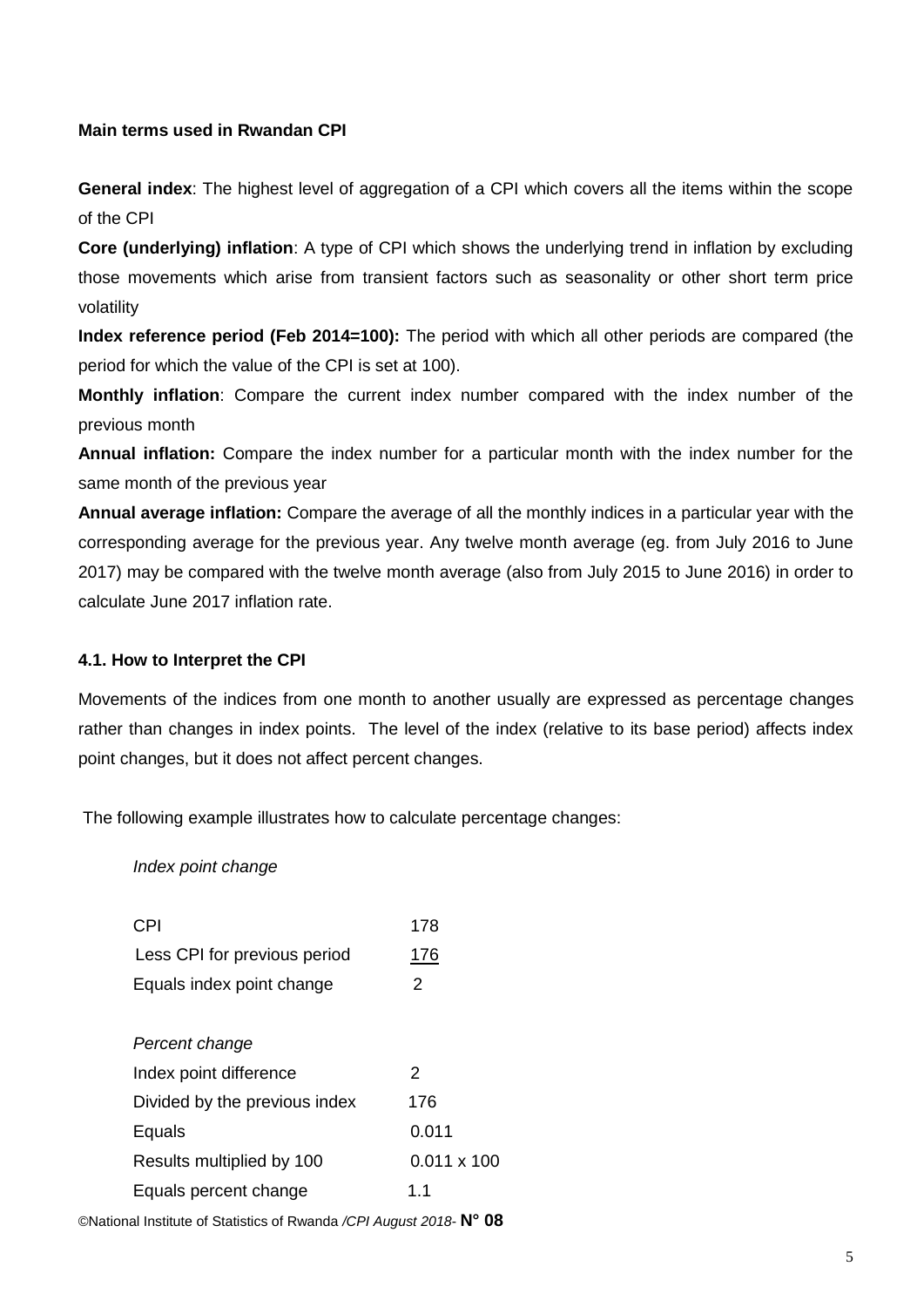## **6. Annexes: Reference Tables**

|  | Annex 1: Consumer Price Index, Urban |  |  |
|--|--------------------------------------|--|--|
|  |                                      |  |  |

|              |                                                                                                                                                       |         |        | Index (Feb 2014=100) |        | Percentage change in Aug. 2018 |              |         | Contributions <sup>1</sup> : |  |  |
|--------------|-------------------------------------------------------------------------------------------------------------------------------------------------------|---------|--------|----------------------|--------|--------------------------------|--------------|---------|------------------------------|--|--|
| Code         | <b>Categories</b>                                                                                                                                     | Weights | Aug-17 | <b>Jul-18</b>        | Aug-18 | on Jul. 2018                   | on Aug. 2017 | 1 month | 12 months                    |  |  |
|              | <b>GENERAL INDEX</b>                                                                                                                                  | 100%    | 113.9  | 115.8                | 116.3  | 0.4%                           | 2.1%         | 0.4%    | 2.1%                         |  |  |
| 01           | Food and non-alcoholic beverages                                                                                                                      | 27%     | 126.2  | 124.1                | 125.2  | 0.9%                           | $-0.8%$      | 0.3     | $-0.2$                       |  |  |
| 01.1.1       | Bread and cereals                                                                                                                                     | 5%      | 119.6  | 119.0                | 118.4  | $-0.4%$                        | $-1.0%$      | 0.0     | $-0.1$                       |  |  |
| 01.1.2       | Meat                                                                                                                                                  | 2%      | 110.6  | 112.9                | 114.9  | 1.8%                           | 3.9%         | 0.0     | 0.1                          |  |  |
| 01.1.4       | Milk cheese and eggs                                                                                                                                  | 1%      | 112.4  | 116.9                | 119.3  | 2.0%                           | 6.2%         | 0.0     | 0.1                          |  |  |
| 01.1.7       | Vegetables                                                                                                                                            | 9%      | 144.2  | 139.6                | 143.1  | 2.5%                           | $-0.8%$      | 0.3     | $-0.1$                       |  |  |
| 01.2         | Non-alcoholic beverages                                                                                                                               | 1%      | 118.0  | 121.8                | 121.8  | 0.0%                           | 3.2%         | 0.0     | 0.0                          |  |  |
| 02           | Alcoholic beverages tobacco and narcotics                                                                                                             | 5%      | 123.2  | 126.2                | 126.3  | $0.0\%$                        | 2.5%         | 0.0     | 0.1                          |  |  |
| 03           | Clothing and footwear                                                                                                                                 | 5%      | 112.4  | 114.7                | 114.6  | $-0.1%$                        | 1.9%         | 0.0     | 0.1                          |  |  |
| 04           | Housing water, electricity, gas and other fuels                                                                                                       | 21%     | 109.3  | 113.1                | 113.3  | 0.2%                           | 3.7%         | 0.0     | 0.7                          |  |  |
| 05           | Furnishings household equipment and routine<br>household maintenance                                                                                  | 4%      | 109.3  | 111.7                | 111.9  | 0.2%                           | 2.4%         | 0.0     | 0.1                          |  |  |
| 06           | Health                                                                                                                                                | 1%      | 107.2  | 107.5                | 107.5  | 0.0%                           | 0.2%         | 0.0     | 0.0                          |  |  |
| 07           | Transport                                                                                                                                             | 12%     | 108.7  | 119.2                | 120.0  | 0.6%                           | 10.4%        | 0.1     | 1.2                          |  |  |
| 08           | Communication                                                                                                                                         | 3%      | 106.0  | 105.8                | 105.8  | 0.0%                           | $-0.2%$      | 0.0     | 0.0                          |  |  |
| 09           | Recreation and culture                                                                                                                                | 3%      | 113.2  | 115.9                | 115.6  | $-0.3%$                        | 2.1%         | 0.0     | 0.1                          |  |  |
| 10           | Education                                                                                                                                             | 3%      | 101.4  | 103.4                | 103.4  | $0.0\%$                        | 2.0%         | 0.0     | 0.0                          |  |  |
| 11           | Restaurants and hotels                                                                                                                                | 9%      | 105.2  | 103.7                | 104.3  | 0.5%                           | $-0.9%$      | 0.0     | $-0.1$                       |  |  |
| 12           | Miscellaneous goods and services                                                                                                                      | 6%      | 109.5  | 111.3                | 111.3  | 0.1%                           | 1.7%         | 0.0     | 0.1                          |  |  |
| Source: NISR | la) locatule at a charles have concentrated to concentrate and the actual contracts contentated and the modern concentrated at an actual contracts of |         |        |                      |        |                                |              |         |                              |  |  |

*(1) "Contributions" take into account both the growth rate and the relative weight of each category to explain the percentage change observed.*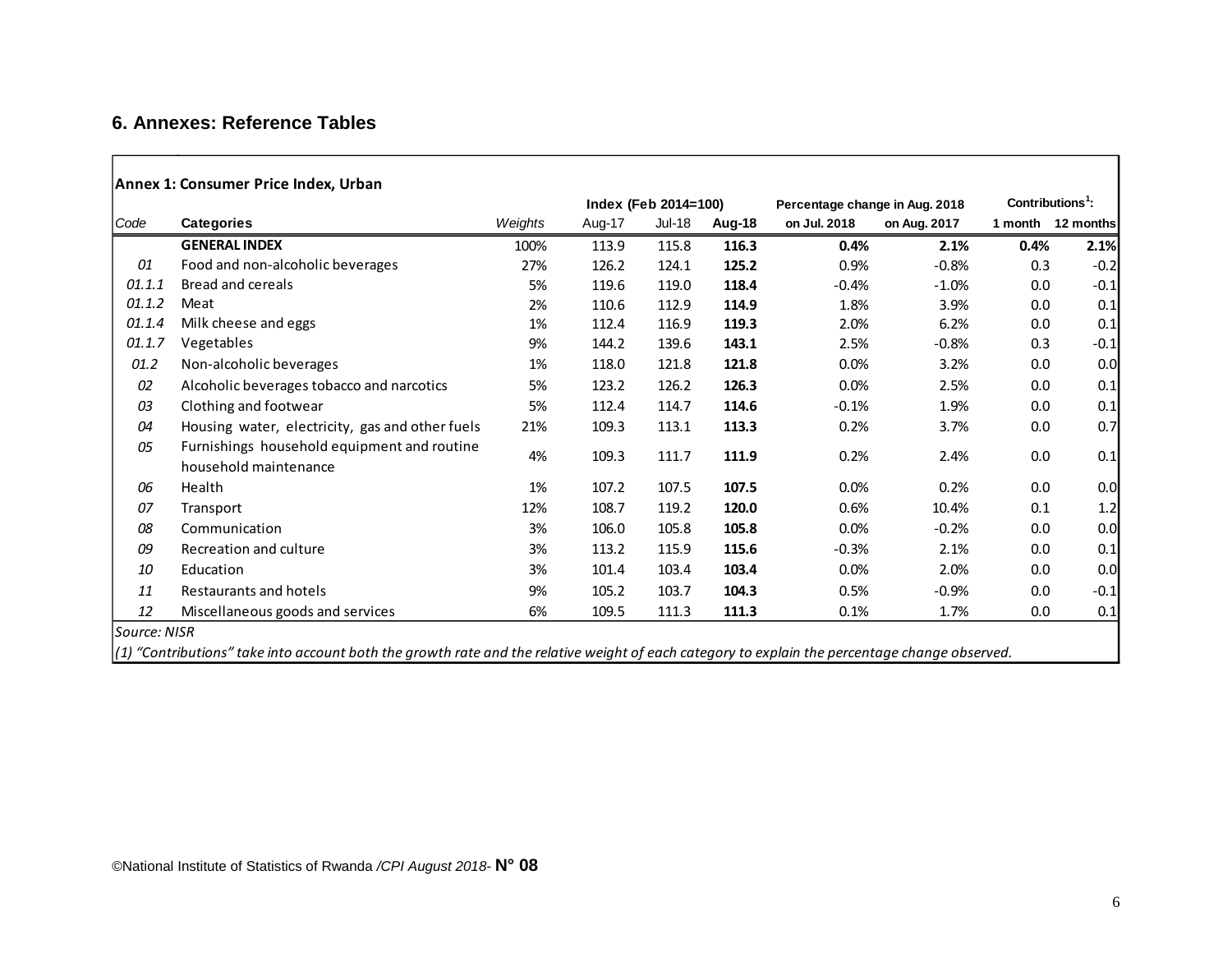|        |                                                                      |         |        | Index (Feb 2014=100) |        | Percentage change in Aug. 2018 |              | Contributions <sup>1</sup> : |                   |
|--------|----------------------------------------------------------------------|---------|--------|----------------------|--------|--------------------------------|--------------|------------------------------|-------------------|
| Code   | <b>Categories</b>                                                    | Weights | Aug-17 | <b>Jul-18</b>        | Aug-18 | on Jul. 2018                   | on Aug. 2017 |                              | 1 month 12 months |
|        | <b>GENERAL INDEX</b>                                                 | 100%    | 125.0  | 123.5                | 124.3  | 0.6%                           | $-0.6%$      | 0.6%                         | $-0.6%$           |
| 01     | Food and non-alcoholic beverages                                     | 48%     | 138.0  | 125.1                | 126.2  | 0.8%                           | $-8.6%$      | 0.4                          | $-4.6$            |
| 01.1.1 | Bread and cereals                                                    | 8%      | 133.3  | 121.5                | 120.1  | $-1.1%$                        | $-9.9%$      | $-0.1$                       | $-0.8$            |
| 01.1.2 | Meat                                                                 | 2%      | 114.3  | 118.8                | 119.1  | 0.3%                           | 4.2%         | 0.0                          | 0.1               |
| 01.1.4 | Milk cheese and eggs                                                 | 1%      | 108.6  | 114.9                | 115.9  | 0.9%                           | 6.7%         | 0.0                          | 0.1               |
| 01.1.7 | Vegetables                                                           | 26%     | 150.7  | 129.7                | 132.2  | 2.0%                           | $-12.3%$     | 0.5                          | $-3.8$            |
| 01.2   | Non-alcoholic beverages                                              | 1%      | 108.7  | 116.3                | 115.6  | $-0.6%$                        | 6.4%         | 0.0                          | 0.1               |
| 02     | Alcoholic beverages tobacco and narcotics                            | 8%      | 117.6  | 118.7                | 117.8  | $-0.7\%$                       | 0.2%         | $-0.1$                       | 0.0               |
| 03     | Clothing and footwear                                                | 5%      | 111.0  | 112.8                | 113.2  | 0.3%                           | 1.9%         | 0.0                          | 0.1               |
| 04     | Housing water, electricity, gas and other fuels                      | 16%     | 107.0  | 127.9                | 129.6  | 1.3%                           | 21.1%        | 0.2                          | 3.0               |
| 05     | Furnishings household equipment and routine<br>household maintenance | 3%      | 106.3  | 106.7                | 107.1  | 0.4%                           | 0.7%         | 0.0                          | 0.0               |
| 06     | Health                                                               | 1%      | 105.9  | 105.6                | 105.9  | 0.3%                           | 0.0%         | 0.0                          | 0.0               |
| 07     | Transport                                                            | 4%      | 101.1  | 111.4                | 111.4  | 0.0%                           | 10.1%        | 0.0                          | 0.3               |
| 08     | Communication                                                        | 2%      | 100.0  | 100.0                | 100.0  | 0.0%                           | 0.0%         | 0.0                          | 0.0               |
| 09     | Recreation and culture                                               | 1%      | 107.8  | 108.0                | 108.0  | 0.1%                           | 0.3%         | 0.0                          | 0.0               |
| 10     | Education                                                            | 1%      | 163.9  | 170.6                | 170.6  | 0.0%                           | 4.1%         | 0.0                          | 0.1               |
| 11     | <b>Restaurants and hotels</b>                                        | 5%      | 112.5  | 115.3                | 115.4  | 0.0%                           | 2.6%         | 0.0                          | 0.1               |
| 12     | Miscellaneous goods and services                                     | 4%      | 102.7  | 105.9                | 106.2  | 0.4%                           | 3.5%         | 0.0                          | 0.1               |

*(1) "Contributions" take into account both the growth rate and the relative weight of each category to explain the percentage change observed.*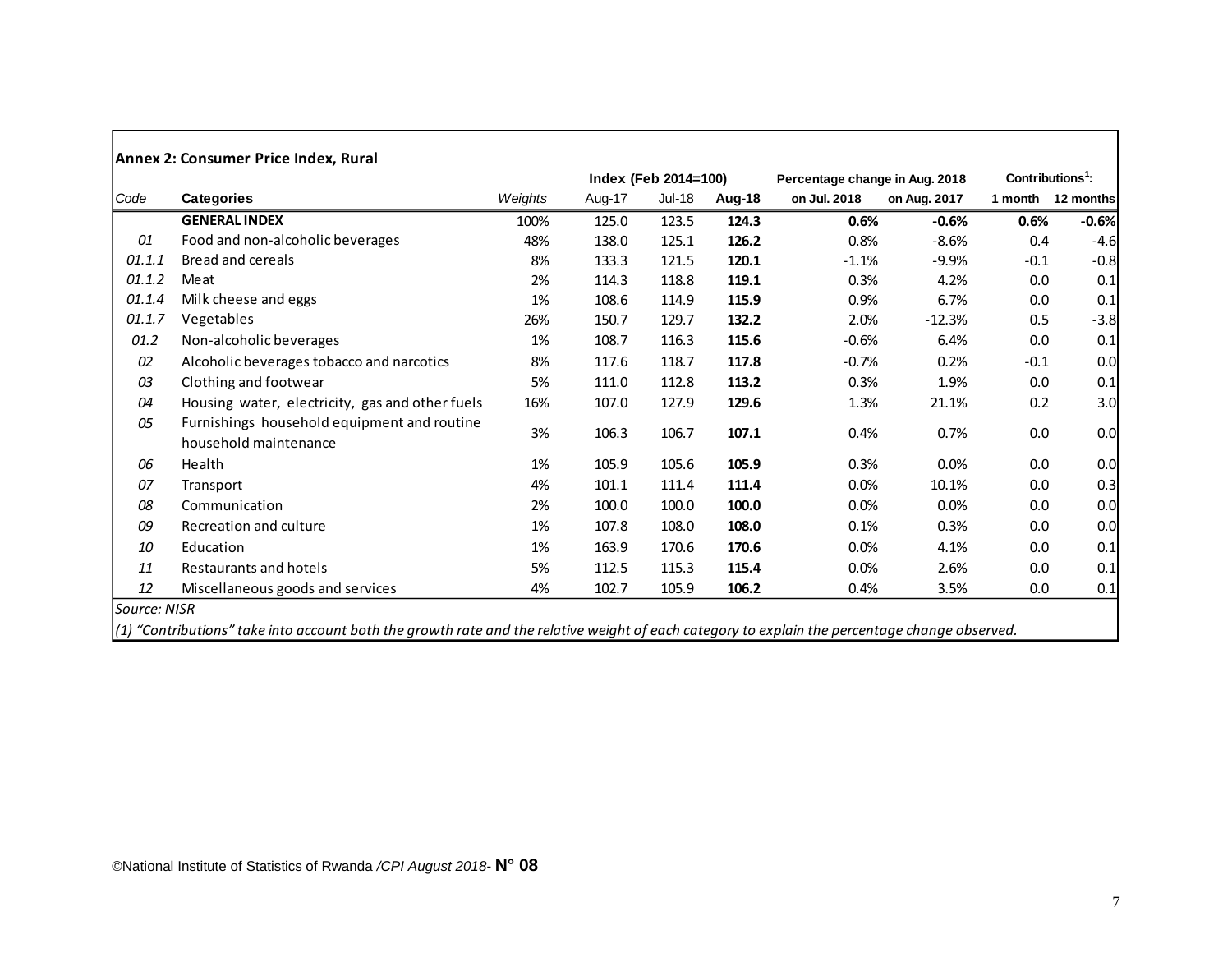|        |                                                                      |         |        | Index (Feb 2014=100) |        | Percentage change in Aug. 2018 |              | $Contributions1$ : |                   |
|--------|----------------------------------------------------------------------|---------|--------|----------------------|--------|--------------------------------|--------------|--------------------|-------------------|
| Code   | <b>Categories</b>                                                    | Weights | Aug-17 | $Jul-18$             | Aug-18 | on Jul. 2018                   | on Aug. 2017 |                    | 1 month 12 months |
| loo    | <b>GENERAL INDEX</b>                                                 | 100%    | 121.1  | 121.1                | 121.7  | 0.5%                           | 0.6%         | 0.5%               | 0.6%              |
| 01     | Food and non-alcoholic beverages                                     | 39%     | 135.4  | 125.8                | 126.8  | 0.8%                           | $-6.3%$      | 0.3                | $-2.8$            |
| 01.1.1 | <b>Bread and cereals</b>                                             | 7%      | 129.7  | 121.9                | 120.8  | $-0.9%$                        | $-6.9%$      | $-0.1$             | $-0.5$            |
| 01.1.2 | Meat                                                                 | 2%      | 112.8  | 116.2                | 117.4  | 1.0%                           | 4.0%         | 0.0                | 0.1               |
| 01.1.4 | Milk cheese and eggs                                                 | 1%      | 110.2  | 115.6                | 117.3  | 1.5%                           | 6.4%         | 0.0                | 0.1               |
| 01.1.7 | Vegetables                                                           | 18%     | 149.6  | 132.0                | 134.8  | 2.1%                           | $-9.9%$      | 0.4                | $-2.3$            |
| 01.2   | Non-alcoholic beverages                                              | 1%      | 113.0  | 118.7                | 118.3  | $-0.3%$                        | 4.7%         | 0.0                | 0.1               |
| 02     | Alcoholic beverages tobacco and narcotics                            | 7%      | 119.1  | 120.8                | 120.2  | $-0.5%$                        | 0.9%         | 0.0                | 0.1               |
| 03     | Clothing and footwear                                                | 5%      | 111.5  | 113.5                | 113.7  | 0.1%                           | 1.9%         | 0.0                | 0.1               |
| 04     | Housing water, electricity, gas and other fuels                      | 18%     | 107.3  | 119.8                | 120.8  | 0.8%                           | 12.5%        | 0.1                | 2.0               |
| 05     | Furnishings household equipment and routine<br>household maintenance | 3%      | 107.5  | 108.8                | 109.1  | 0.3%                           | 1.5%         | 0.0                | 0.0               |
| 06     | Health                                                               | 1%      | 106.5  | 106.5                | 106.7  | 0.2%                           | 0.1%         | 0.0                | 0.0               |
| 07     | Transport                                                            | 8%      | 105.9  | 116.4                | 116.9  | 0.5%                           | 10.3%        | 0.0                | 0.7               |
| 08     | Communication                                                        | 2%      | 102.6  | 102.5                | 102.5  | 0.0%                           | $-0.1%$      | 0.0                | 0.0               |
| 09     | Recreation and culture                                               | 2%      | 110.9  | 112.6                | 112.4  | $-0.1%$                        | 1.4%         | 0.0                | 0.0               |
| 10     | Education                                                            | 2%      | 129.4  | 133.3                | 133.3  | 0.0%                           | 3.0%         | 0.0                | 0.1               |
| 11     | Restaurants and hotels                                               | 6%      | 109.0  | 109.2                | 109.6  | 0.3%                           | 0.5%         | 0.0                | 0.0               |
| 12     | Miscellaneous goods and services                                     | 5%      | 106.0  | 108.4                | 108.6  | 0.2%                           | 2.5%         | 0.0                | 0.1               |